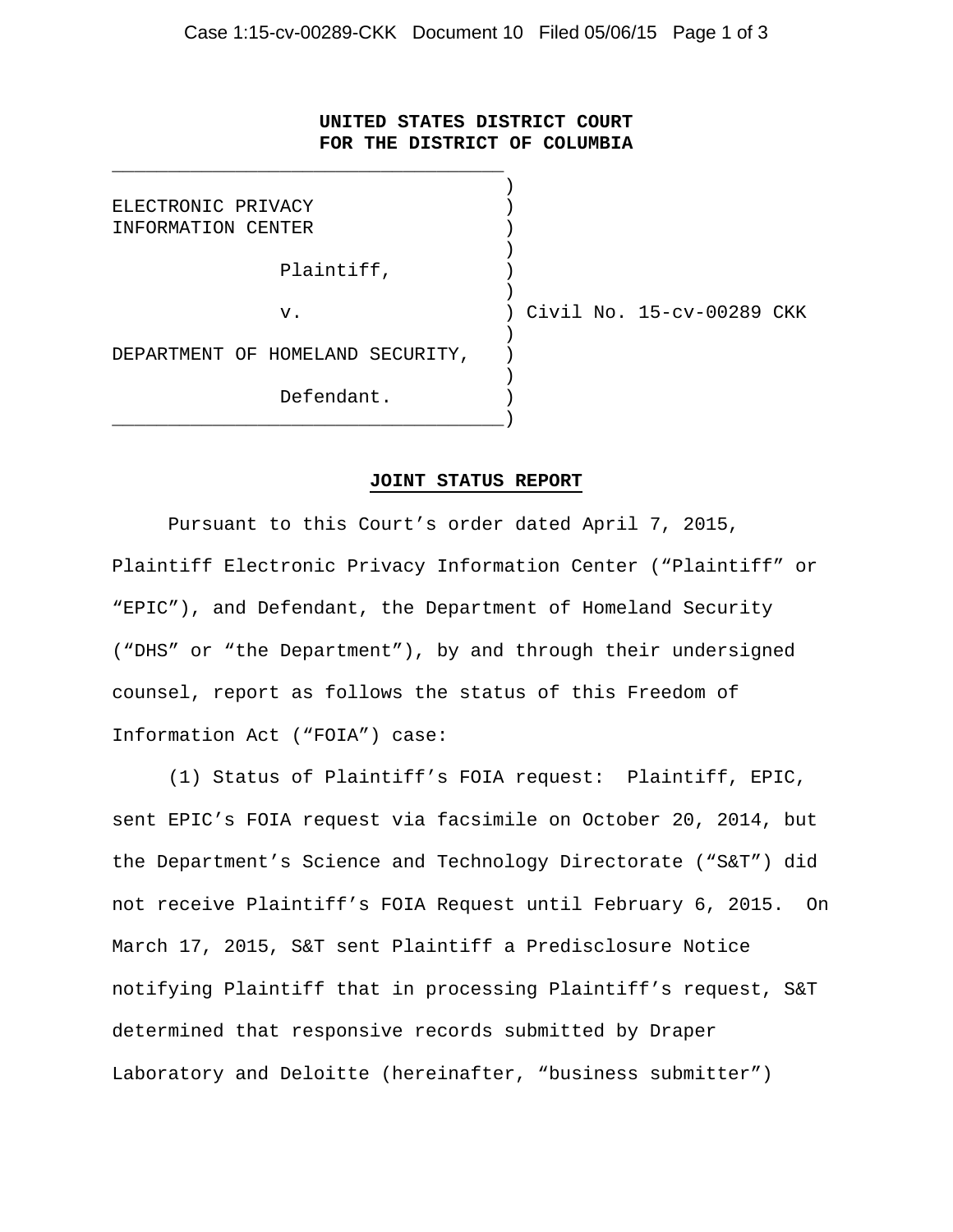## Case 1:15-cv-00289-CKK Document 10 Filed 05/06/15 Page 2 of 3

contained information that S&T believed may be protected from disclosure under FOIA Exemption 4. Pursuant to law and regulation, S&T provided the business submitter ten (10) working days within which to provide S&T with a statement of objection to disclosure. S&T is still coordinating a final recommendation with the business submitter, who has until May 8, 2015, to provide a final response to DHS.

 (2) Anticipated number of responsive documents: There are approximately 100 pages of responsive information.

 (3) S&T anticipates being able to make a release of the information S&T has determined is not subject to a FOIA exemption by May 11, 2015.

(4) No motion will need to be filed under Open America.

 (5) It is premature to know whether a *Vaughn* declaration will be needed. Plaintiff will need time to review the release made by S&T and determine how Plaintiff would like to proceed with the case.

 Accordingly, the parties recommend that they file another joint status report on May 28, 2015, in which to suggest a proposed schedule for further proceedings in this case.

Respectfully submitted,

VINCENT H. COHEN, JR. D.C. BAR # 471489 Acting United States Attorney

2